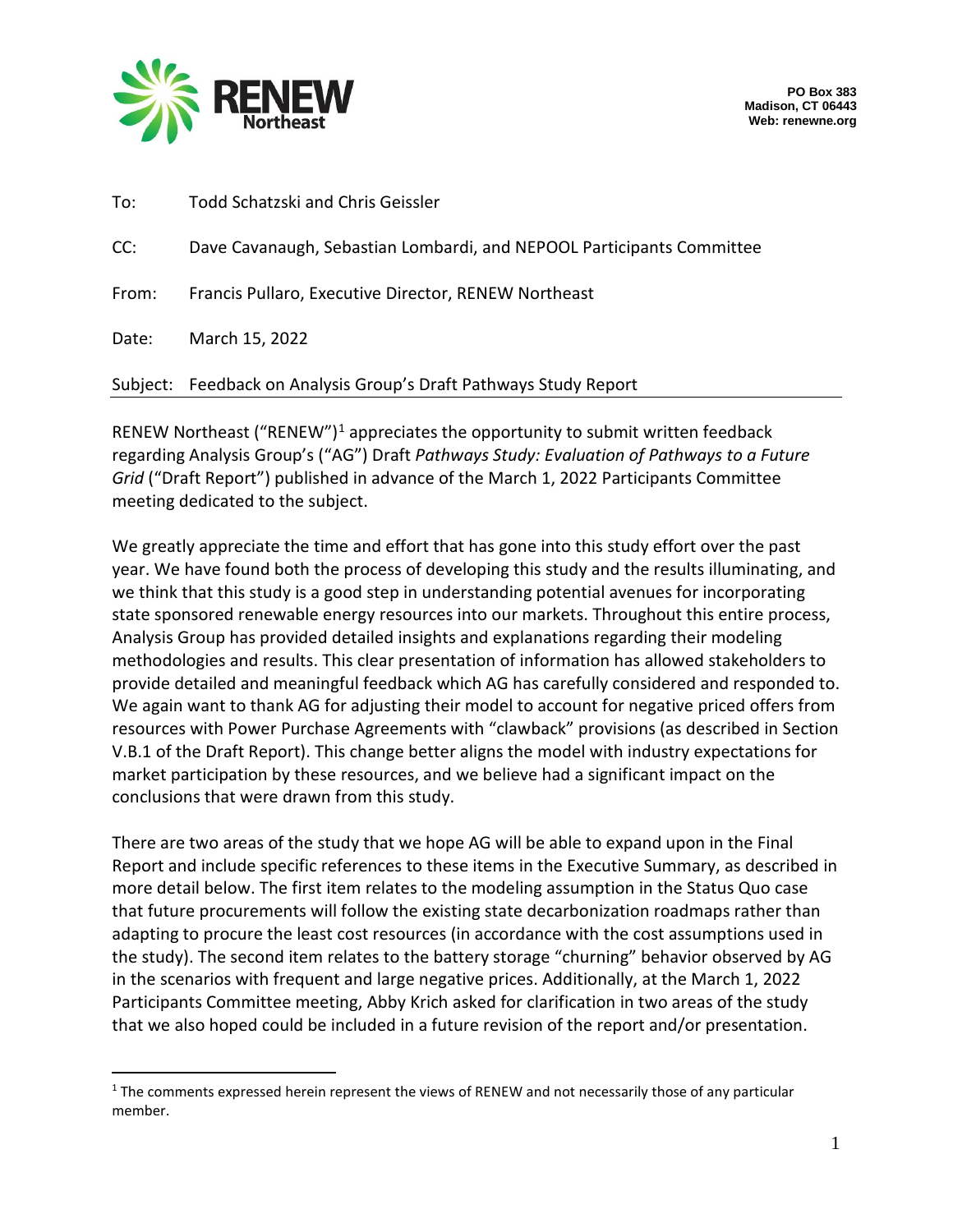Once again, we appreciate the opportunity to provide additional feedback on this important study. We have been impressed and grateful for the collaboration and transparency throughout this study process and we look forward to working with ISO, Analysis Group, and stakeholders as this study is finalized.

## **Status Quo Case Assumptions**

As described in Section IV.B.4 of the Draft Report, the model was designed such that in the Status Quo case state procurements align with state decarbonization studies and plans, with Table IV-2 showing the resource mix assumed from these state roadmaps and plans. Those state decarbonization studies and plans were developed using a different set of assumptions about resource cost trends than what has been assumed in this study. While the AG model is procuring the resources from Table IV-2, it does not consider the relative costs of the different resource types. As explained in the same section, only if the model requires additional resources beyond what is shown in Table IV-2 does it assume that the least-cost resources (according to AG's cost assumptions) are chosen. Clearly this assumption will drive differences between the resulting resource mixes in the different policy approaches. As AG highlights in Section V.A of the Draft report:

"In the 2030s, new renewable capacity is mostly offshore wind and solar. In the Status Quo, these resource decisions reflect state roadmaps and plans. In the other policy approaches, the mix of resources reflects economic factors, with the model determining resource outcomes based on the financial incentives created by each approach with the goal of minimizing social costs. In these cases, the resulting resource mix reflects a combination of factors, particularly new build (capital) costs. These costs change over time due to multiple factors, particularly technological improvements (which lower costs and occur independent of resources developed in New England) and transmission and siting considerations (which increase costs as earlier projects exploit the most favorable (lowest cost) transmission and siting resource opportunities)."

Because of the capital cost assumptions used in this study (see Section IV.B.3 of the Draft Report), this modeling assumption will also impact the Social Cost results of the study. As reflected in the state roadmaps, more offshore wind resources are assumed to be built in the Status Quo case than in any of the alternative market-based approaches. However, AG assumes offshore wind costs remain higher than all other technologies. These higher assumed capital costs result in higher modeled social costs for the Status Quo case.

Future state procurements, should they continue, are not bound to align with the previously developed roadmaps. Rather, they might be expected to evolve in a way that at least attempts to achieve the lowest possible costs. If for example, state procurements were to adapt in the future to align with changing cost trends or were done in a way that promoted competition between renewable technology types, we would ultimately expect a different resource mix than what was contained in the prior roadmaps and assumed in this study. In this way, the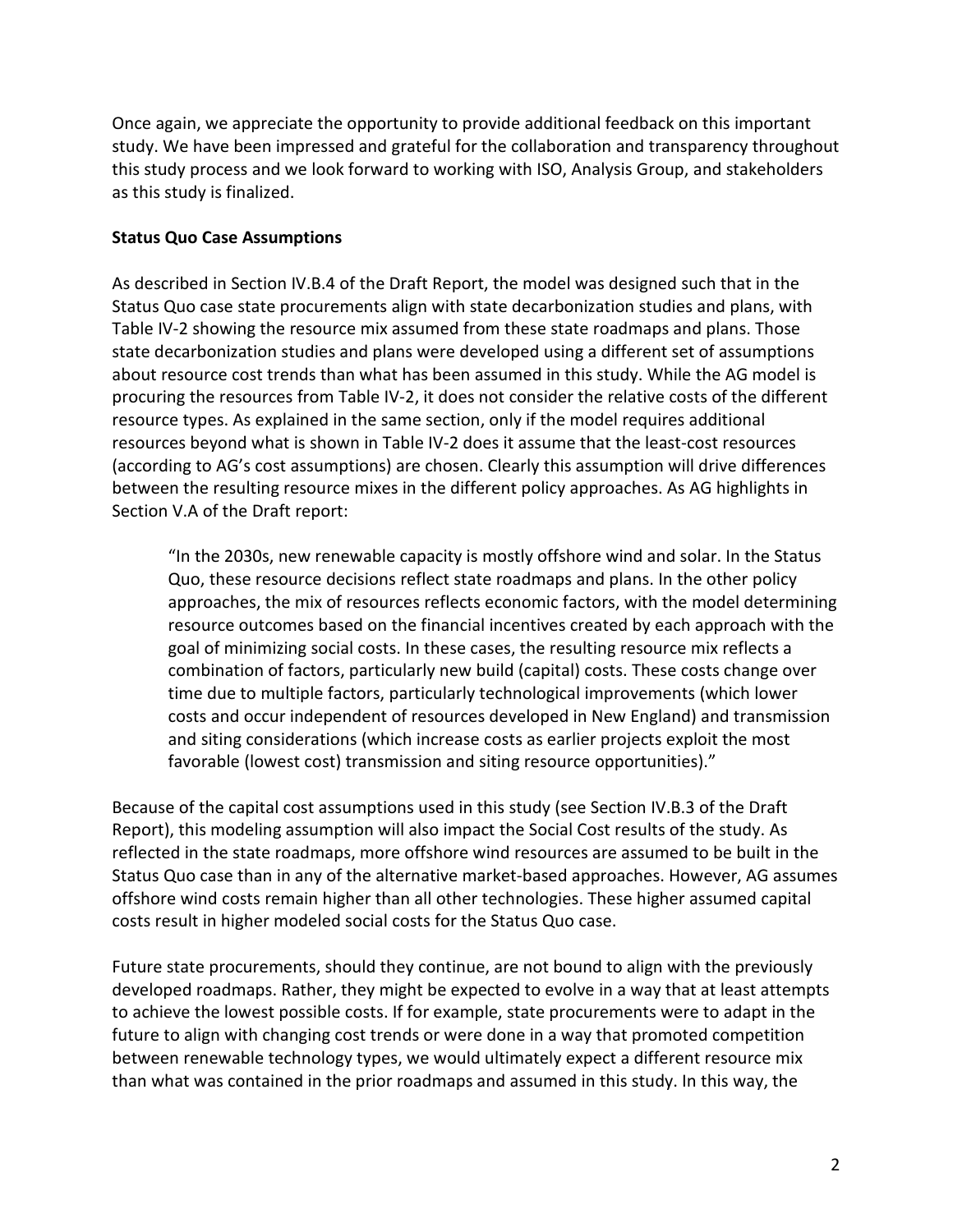ultimate resource mix that would result from further state procurements may better align with the resource mix observed in the market-based approaches.

We find it hard to discern to what extent the study's findings, particularly that the Status Quo case results in higher cost than the market based cases, are driven by the assumption that future state procurements will not stray from the previously developed roadmaps and how much they are driven by the nature of the procurements themselves.

We believe that a figure providing a breakdown of social costs by capital costs, variable/fuel costs, and fixed costs, as were presented at past Participants Committee meetings, will begin to help explain these differences.

We appreciate the descriptions of the methodology AG has included in Section IV of the Draft Report and the discussion of the implication of this assumption in Section V of the Draft Report, however we would like to see in the Final Report:

- 1. A qualitative explanation of how the Status Quo assumption regarding which resources are procured impacts the results and that if state procurements were to diverge from the roadmap assumptions the cost difference between the Status Quo and other cases could change.
- 2. Inclusion of the figure and description of the breakdown of Social Costs by Variable Costs, Fixed Costs and Capital Costs, as was included in previous AG presentations on the results of the study (see Analysis Group's presentation to the Participants Committee on December 6, 2021 slide 14, figure copied below for reference)



## Social Costs, \$ Million, 2040

3. A change to the description of the Status Quo case in the executive summary to specifically address this modeling assumption: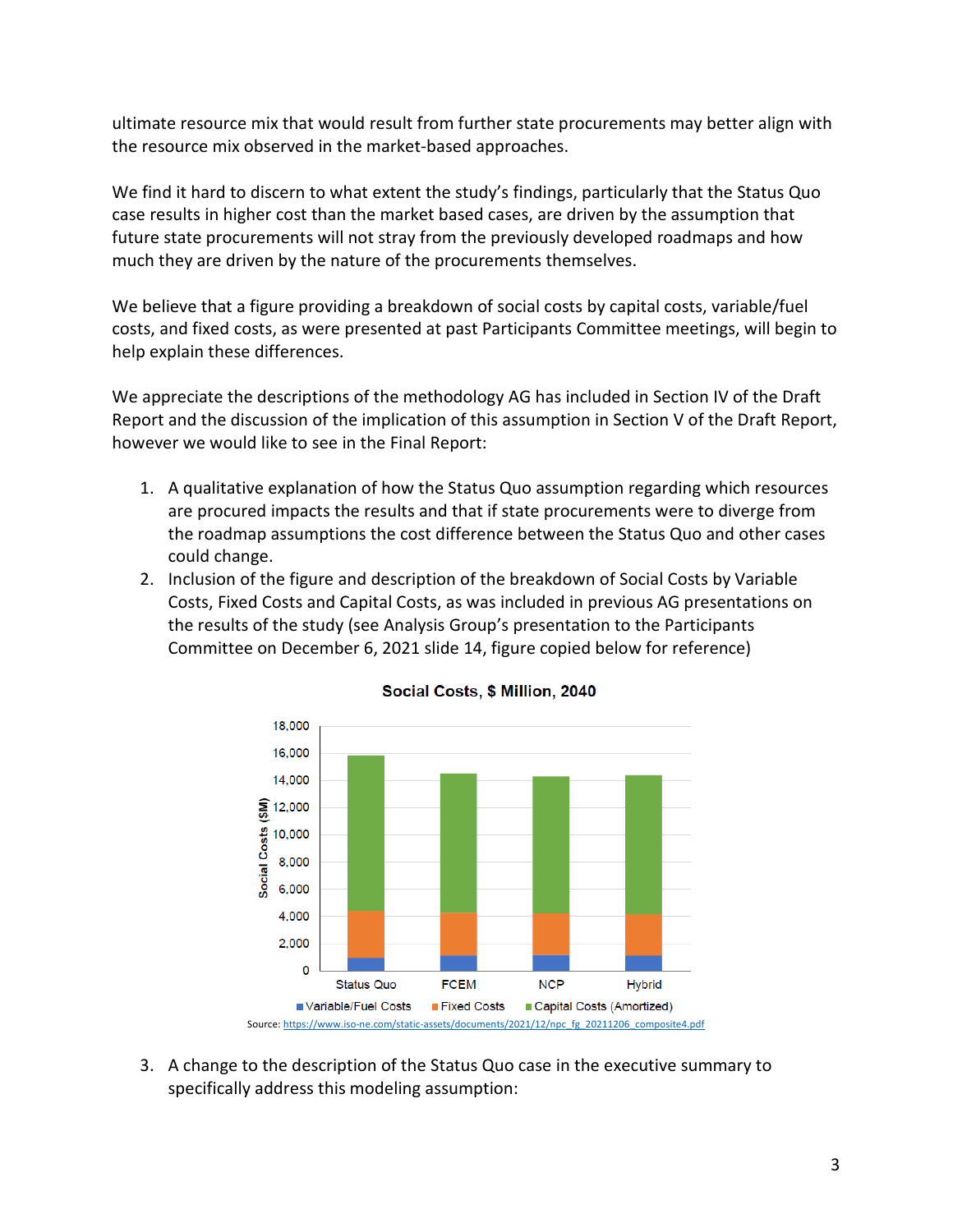"**Status Quo**, continuing current unilateral state policies based on current state roadmaps and studies, which incent the development of clean energy resources using bilateral power purchase agreements ("PPAs"), with the corresponding costs allocated to electricity consumers;" (redlined language from page ES-1 of the Draft Report, repeated on page 2 on page 2 of the Draft Report)

## **Battery Churning**

While the explanation of the "churning" in Section VI.B.2.b.ii provides a reasonable and detailed explanation of this behavior, we hope that some of the information from this section can also be included in Section I. Particularly, we think that it is worth noting that this effort did not allow for other resources besides batteries to take advantage of negative prices by creating load at these times. This should be abundantly clear even from the beginning of the report because this "churning" behavior potentially has a significant impact on the number of storage resources procured, which in turn could impact the resulting resource mix, total social costs, and environmental compliance.

As described in great detail in Section VI.B.2.b.ii, Analysis Group's modeling found that Battery Storage Resources cycled in periods of negative energy prices, taking advantage of the energy difference between charging and discharging due to efficiency losses. We are glad that the model produced this result as we think it is beneficial to understand the unintended consequences of this type of policy design and specifically highlight this issue. We agree with AG's assessment that this is economically inefficient behavior.

As AG writes in Section IV.B.2.b.ii: "This behavior results in some economically inefficient behavior. *First*, batteries are operated to store and then discharge energy, being paid a positive return for consuming the curtailed renewables through energy battery losses — that is, the battery is not storing energy across periods to allow more renewable energy to be used to meet demand in high energy periods, and instead is acting more like traditional energy demand. These energy losses and the associated battery cycling contribute to physical degradation of the battery, which imposes an economic (opportunity) cost. *Second*, the additional return may incent the development of excess battery capacity compared to the economically efficient level."

However, we are skeptical that this behavior would happen at any significant scale in practice. As this behavior produces no social benefit, we doubt that consumers would tolerate this type of extra investment for the sole benefit of the operators of these facilities. More importantly, we cannot imagine that batteries would be the sole resources taking advantage of the opportunity to increase load during times of negative prices or that battery churning would be cost competitive compared with other resources that might put the energy to some productive use.

We recognize that it is likely too late to perform additional analysis for this particular study, but we hope that if there are any future studies of this nature, scenarios could be run to explore